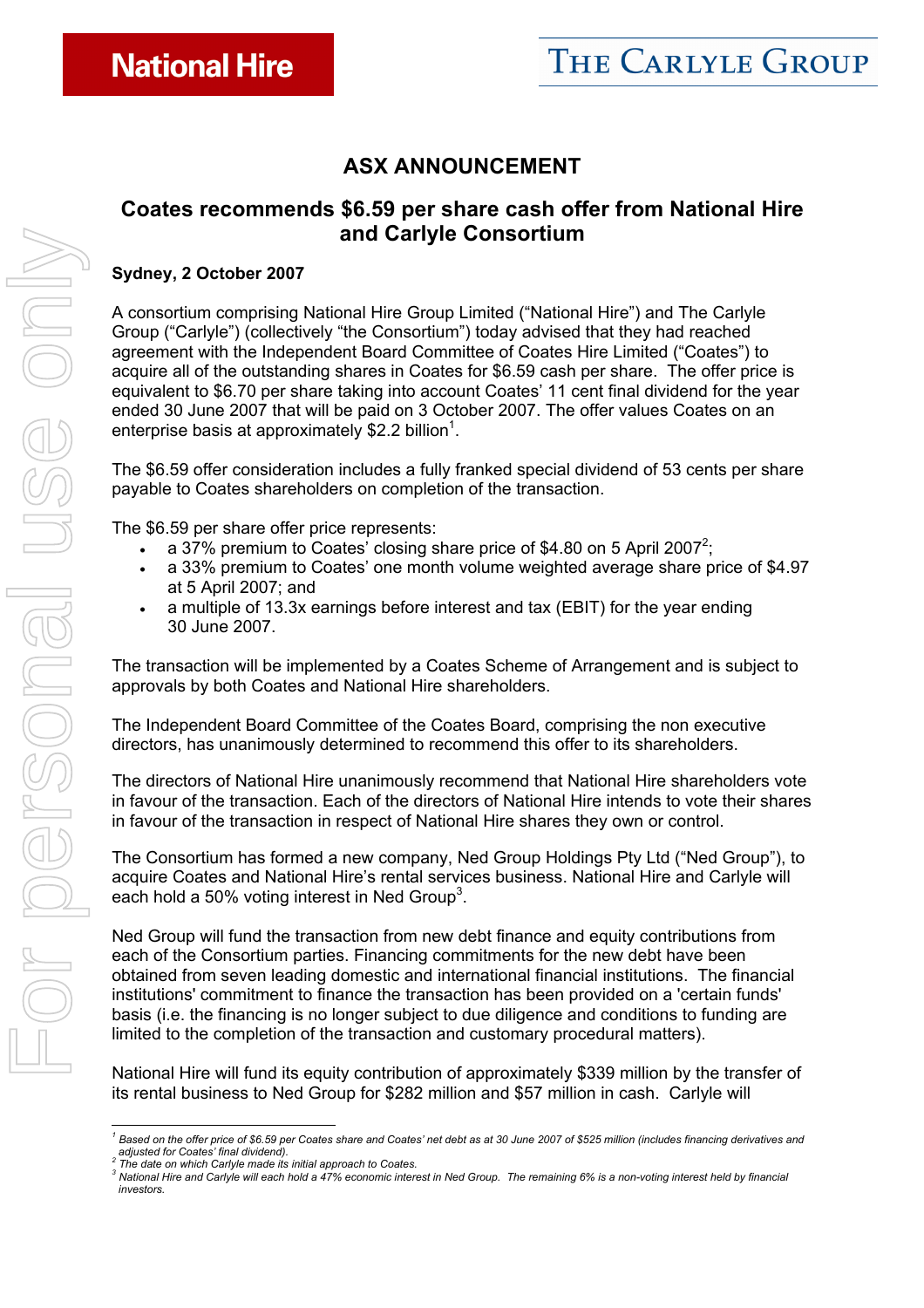## **National Hire**

contribute \$339 million in cash. As part of the transaction, National Hire's existing debt will be transferred to Ned Group with its rental business and will be refinanced.

National Hire has entered into a subscription agreement with Elph Pty Ltd (a company controlled by Mr Dale Elphinstone) to make a placement of up to 28.7 million new National Hire shares at \$3.00 per share to raise up to \$86 million. Part of the placement proceeds will be used to fund National Hire's cash contribution to Ned Group, with the balance providing capital for future growth in National Hire. The placement is subject to approval by National Hire shareholders and completion of the Scheme of Arrangement to acquire Coates. Following the placement, shares owned by Elph Pty Ltd will represent up to 19.9% of the expanded capital of National Hire.

The rental operations of Coates and National Hire will be merged within Ned Group. The merged rental operations will be the leading equipment hire business in Australia, with annual hire revenues of approximately \$990 million and EBIT of approximately \$202 million, based on Coates' and National Hire's financial performance to 30 June 2007<sup>4</sup>. Synergy benefits in excess of \$30 million per annum are expected to be realised from the transaction once the two businesses have been fully integrated.

Ned Group will be led by Malcolm Jackman and will be managed by a combination of National Hire's and Coates' existing management teams. Tony Dage, a consultant specialising in industrial business integration, will also join Ned Group to lead the integration of the two rental operations.

Simon Moore, Managing Director of Carlyle said, "This is an exciting investment for Carlyle. We are pleased to be part of the creation of Australia's most significant equipment hire business. Both Coates and National Hire are high quality businesses with strong management teams. We look forward to working with the management team of the merged entity. Carlyle has experience in the equipment rental industry through its acquisition of Hertz Corporation in 2005."

The Executive Chairman of National Hire, Ray Romano said "We are excited to be partnering with Carlyle in this significant investment. It delivers greatly expanded scale to National Hire's rental business in line with our strategic intent and provides us with access to Carlyle's global rental industry experience. Following the transaction, National Hire will remain a listed company in its own right. Its major assets will comprise our capital sales business, a 47% economic interest in the merged Coates/National Hire rental business and net cash of approximately \$40 million."

#### Process and Timetable

Coates has entered into a Scheme Implementation Agreement ("SIA") with a wholly owned subsidiary of Ned Group for the proposed transaction. The proposed transaction is subject to a number of conditions, including:

- Coates shareholder approval;
- National Hire shareholder approval;
- court approval of the Coates Scheme of Arrangement;
- no adverse regulatory intervention; and
- continued financial accommodation from the banking syndicate.

The appendix to this announcement sets out the key terms of the SIA.

 *4 Assumes the businesses were merged on 1 July 2006 and exclude any costs or synergy benefits from combining the operations. The figures are for illustrative purposes only.*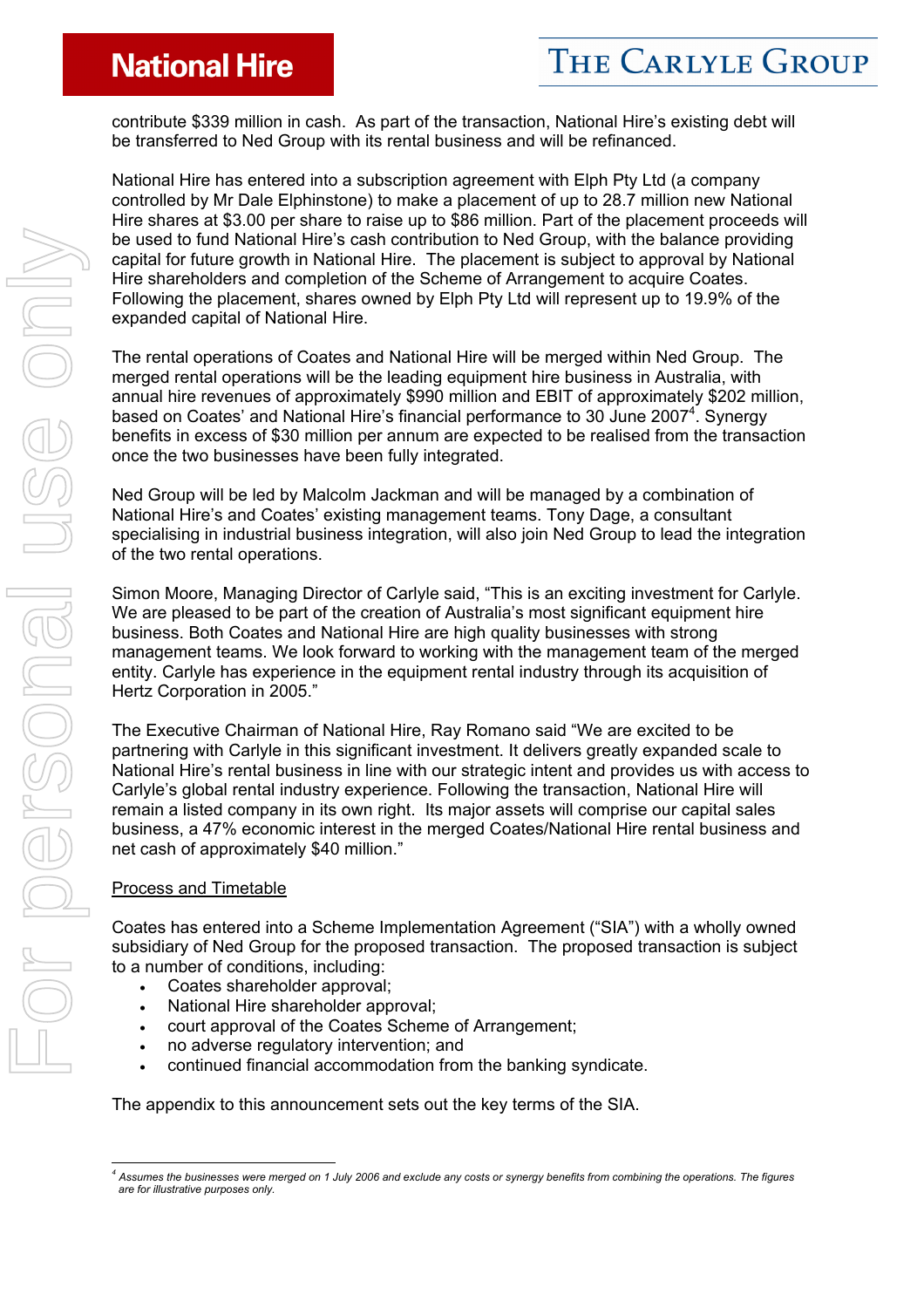# **National Hire**

Coates' shareholders will be asked to approve the Scheme of Arrangement at a shareholders meeting expected to be held in mid December 2007.

National Hire shareholders will be asked to approve the proposed acquisition of Coates transaction and associated matters, including the placement, at a National Hire shareholders meeting expected to be held prior to the Coates Scheme meeting in late November/early December 2007. A notice of meeting is expected to be mailed to National Hire shareholders in late October/early November 2007.

National Hire's major shareholder, WesTrac Pty Ltd (which holds approximately 67% of the shares in National Hire) has indicated that it intends to vote the shares it owns or controls in favour of the resolutions to be put to National Hire shareholders at the shareholders meeting.

National Hire is being advised by Grant Samuel Corporate Finance. Ned Group is being advised by ABN AMRO, Deutsche Bank and Goldman Sachs JBWere.

#### **Contacts:**

Stephen Donnelley (Managing Director) Ph: 02 9384 9200

David Lindsay, Channel Financial Communication - Investors Ph: 02 9221 0008

#### **National Hire Group Limited: Carlyle Australia Investment Advisors:**

Simon Moore (Managing Director) Ph: 02 9270 3510

Sue Cato, Cato Counsel - Media Ph: 0419 282 319

#### **Media Call**

A National Hire and Carlyle media conference call will be held at **2:30pm (AEST)** today. Dial in details for the media conference call is as follows:

- Australian dial in number: 1800 555 616
- Outside Australia:  $+61$  3 9221 4420
- 

#### Instructions:

- Media are encouraged to pre-register for the conference call at: http://202.139.27.84/webportal3/reg.html?Acc=4722459544&Conf=123889 - Media unable to pre-register, please ignore the PIN prompt and wait for operator to be connected to the conference call.

#### **Analyst & Investor Call**

A National Hire and Carlyle analyst and investor conference call will be held at **3:30pm (AEST)** today. Dial in details for the analyst and investor conference call is as follows:

- Australian dial in number: 1800 500 686 - USA dial in number: 1866 369 4113
- Outside Australia: +61 3 9221 4420

Instructions:

- Participants are encouraged to pre-register for the conference call at:

http://202.139.27.84/webportal3/reg.html?Acc=4722459544&Conf=123890

- Participants unable to pre-register, please ignore the PIN prompt and wait for operator to be connected to the conference call.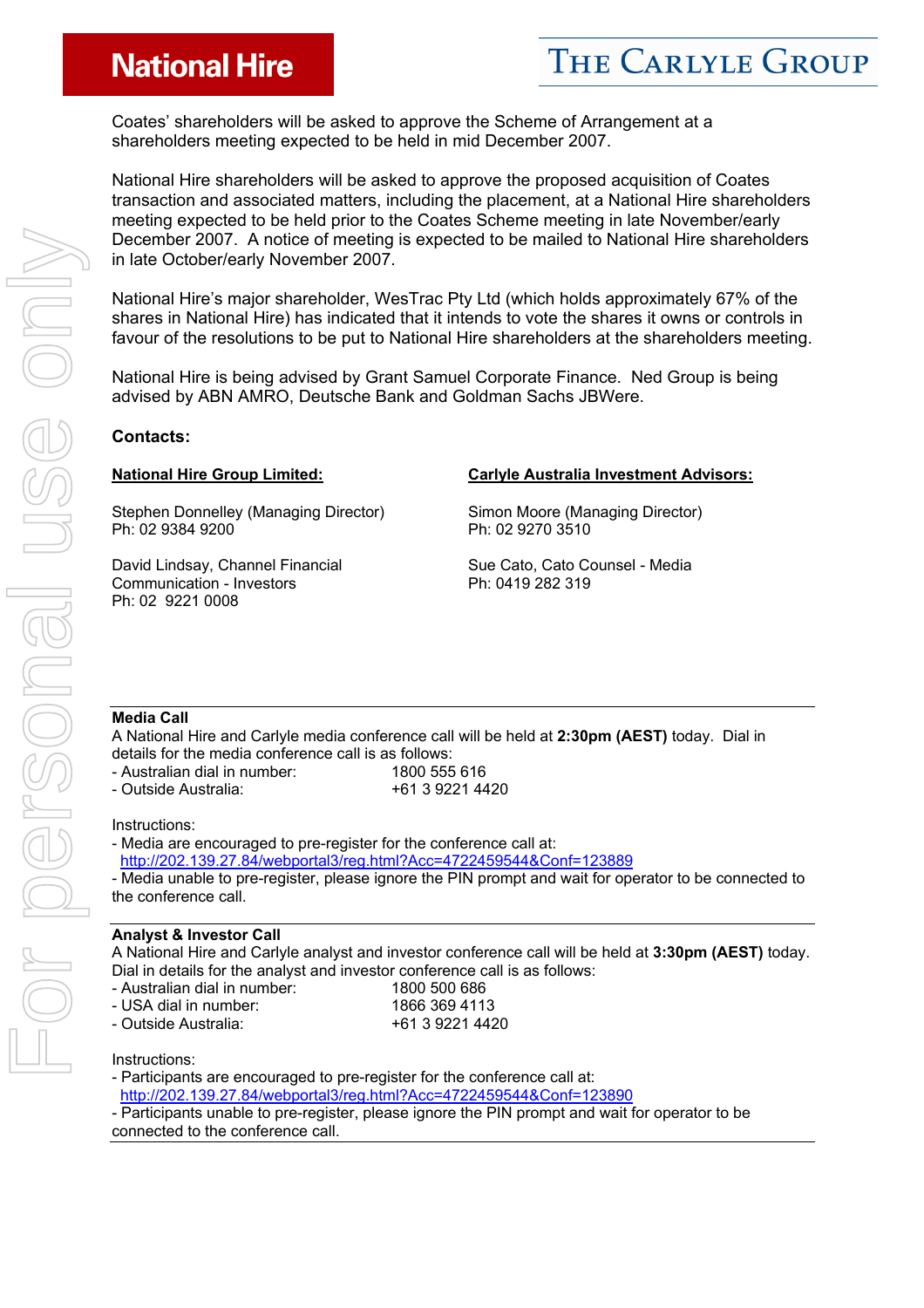#### **About National Hire Group**

Established in 1981, National Hire Group Limited is a publicly listed business that operates throughout Australia and in Indonesia.

Through a merger undertaken in December 2004 the National Hire Group acquired the assets of Allight Holdings Pty Ltd and WesTrac's The Cat Rental Stores® in WA. The National Hire Group is now one of the leading hire companies in Australia and a major manufacturer and distributor of Allight mobile lighting towers, FG Wilson power generation and de-watering equipment and Perkins engines.

The National Hire Group operates two divisions: Rental Services and Capital Sales. The Rental Services division trades as National Hire The Cat Rental Store® in NSW, ACT and WA and as National Hire in Queensland, Victoria, South Australia, the Northern Territory and Indonesia. Capital Sales trades as Allight in each state in Australia and Indonesia.

The Group meets the specialised needs of customers in the mining, construction, industrial, infrastructure, civil and engineering markets by providing expert advice and project planning, a high quality and young fleet and a wide geographic distribution.

The National Hire Group is committed to being the leader of comprehensive and innovative equipment solutions, with a reputation for service excellence.

#### **About The Carlyle Group**

The Carlyle Group is a global private equity firm with \$75.6 billion under management committed to 55 funds. Carlyle invests in buyouts, venture & growth capital, real estate and leveraged finance in Africa, Asia, Australia, Europe, North America and South America focusing on aerospace & defense, automotive & transportation, consumer & retail, energy & power, financial services, healthcare, industrial, infrastructure, technology & business services and telecommunications & media. Since 1987, the firm has invested \$32.3 billion of equity in 686 transactions for a total purchase price of \$157.7 billion. The Carlyle Group employs more than 900 people in 21 countries. In the aggregate, Carlyle portfolio companies have more than \$87 billion in revenue and employ more than 286,000 people around the world.

Carlyle has assembled one of the largest private equity teams in Asia and Japan with a staff of over 90 investment professionals with over US\$6.3 billion under management. Carlyle's strong presence in Asian buyouts has supported 14 acquisitions in a range of sectors including financial services, media and telecommunications, industrial and consumer.

#### **About Coates**

Coates Hire Limited is Australia's largest equipment hire company with 120 years of experience, supplying to a wide variety of markets including Engineering Civil Construction, Building Construction and Maintenance, Mining and Resources, Manufacturing, Government, Industrial Shutdowns and Events.

With over 190 branch and satellite locations and its own maintenance and transport capability, Coates is well positioned to satisfy the equipment hire needs of its customer base.

Coates' overseas operations consist of Coates Offshore based in Aberdeen in the UK providing specialised equipment to the offshore oil and gas industry, and Coates Hire Indonesia with 7 locations supporting the mining resource and offshore sectors.

Coates is listed on the Australian Stock Exchange under the code COA and is included in the S&P/ASX 200 Index of Australia's Top 200 companies. For more information on Coates, visit www.coates.com.au.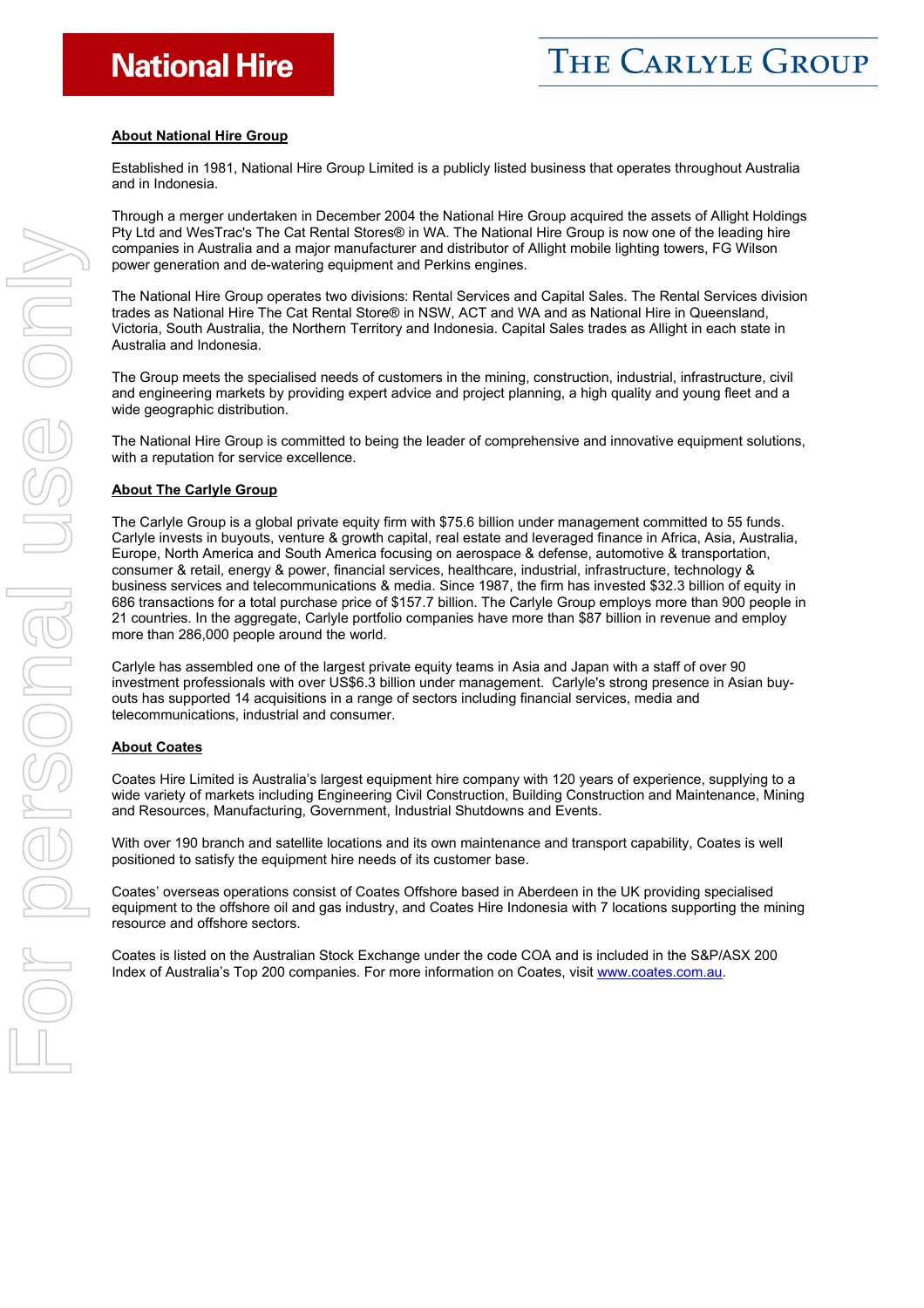# THE CARLYLE GROUP

### **Annexure A**

#### **Scheme Implementation Agreement – summary of key clauses**

| <b>SIA</b>         | Coates Hire Limited (Coates), Ned Group Holdings Pty Limited (Bidco), Ned<br>Operations Pty Limited (National Hire) and CAP Orange Holding BV (Carlyle)<br>have entered into a Scheme Implementation Agreement (SIA) dated 2 October<br>2007.       |  |  |  |
|--------------------|-----------------------------------------------------------------------------------------------------------------------------------------------------------------------------------------------------------------------------------------------------|--|--|--|
| <b>Conditions</b>  | The SIA is subject to the following conditions precedent:                                                                                                                                                                                           |  |  |  |
|                    | Coates shareholder approval;<br>1                                                                                                                                                                                                                   |  |  |  |
|                    | no injunction or other legal restraint or prohibition restraining or prohibiting the<br>2<br>scheme is in effect;                                                                                                                                   |  |  |  |
|                    | no Coates regulated event occurs;<br>3                                                                                                                                                                                                              |  |  |  |
|                    | FIRB approval;<br>4                                                                                                                                                                                                                                 |  |  |  |
|                    | Court approval;<br>5                                                                                                                                                                                                                                |  |  |  |
|                    | representations and warranties provided by the parties are materially true and<br>6<br>correct:                                                                                                                                                     |  |  |  |
|                    | 7 no Material Adverse Change;                                                                                                                                                                                                                       |  |  |  |
|                    | Bidco's financial accommodation continues to be available;<br>8                                                                                                                                                                                     |  |  |  |
|                    | National Hire shareholder approval is obtained for the purposes of section 260B<br>9<br>of the Corporations Act and the ASX Listing Rules.                                                                                                          |  |  |  |
| <b>Exclusivity</b> | Coates must ensure that neither it nor any of its representatives solicits any<br>Competing Proposal.<br>Coates must not:<br>enter into negotiations or discussions with any other person regarding any<br>1<br>Competing Proposal;                 |  |  |  |
|                    | solicit or invite any party to undertake due diligence investigations on Coates; or<br>2                                                                                                                                                            |  |  |  |
|                    | make available any non-public information relating to Coates to any other<br>3<br>person.                                                                                                                                                           |  |  |  |
|                    | In addition, Coates must notify Bidco, and provide all relevant details, of:                                                                                                                                                                        |  |  |  |
|                    | any approach that could reasonably be expected to lead to any Competing<br>4<br>Proposal;                                                                                                                                                           |  |  |  |
|                    | any request for information which Coates has reasonable grounds to suspect<br>5<br>may relate to a Competing Proposal; and                                                                                                                          |  |  |  |
|                    | any provision of information relating to Coates to any person in connection with<br>6<br>a Competing Proposal,                                                                                                                                      |  |  |  |
|                    | and must not recommend a Competing Proposal unless at least 48 hours' notice of<br>the matters referred to above has been provided to Bidco.                                                                                                        |  |  |  |
|                    | The restrictions in points (1) to (6) above do not prevent Coates or the Coates<br>Board from taking any action in respect of a bona fide Competing Proposal which<br>was not solicited by Coates, provided that the Coates Board has determined:   |  |  |  |
|                    | that the Competing Proposal is a Superior Proposal; or<br>1                                                                                                                                                                                         |  |  |  |
|                    | in good faith and acting reasonably, after having received written advice from its<br>2<br>external legal and financial advisers, that failing to respond would constitute a<br>breach of the Coates directors' fiduciary or statutory obligations. |  |  |  |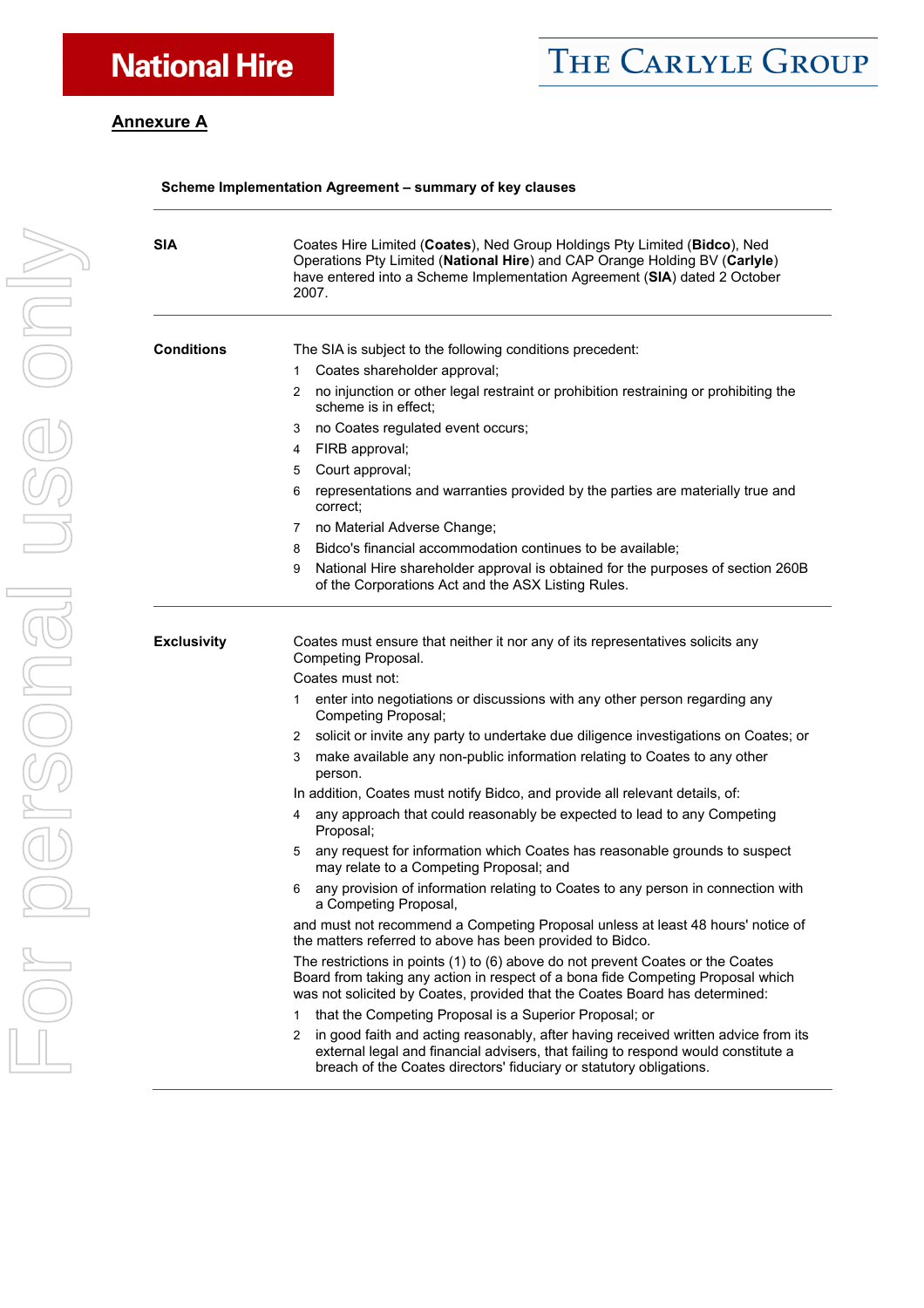| <b>Change of</b><br>recommendation | The Coates Board must not change or withdraw its recommendation in favour of<br>the Scheme unless:<br>the Independent Expert's Report concludes that the scheme is not in the best<br>1<br>interests of Coates shareholders (including in any update to that report); or<br>the Coates Board determines, in good faith and acting reasonably, after having<br>$\mathbf{2}$<br>consulted with and received written advice from its external legal and financial<br>advisers, that a Competing Proposal constitutes a Superior Proposal to the<br>scheme. |  |  |  |
|------------------------------------|---------------------------------------------------------------------------------------------------------------------------------------------------------------------------------------------------------------------------------------------------------------------------------------------------------------------------------------------------------------------------------------------------------------------------------------------------------------------------------------------------------------------------------------------------------|--|--|--|
|                                    |                                                                                                                                                                                                                                                                                                                                                                                                                                                                                                                                                         |  |  |  |
|                                    |                                                                                                                                                                                                                                                                                                                                                                                                                                                                                                                                                         |  |  |  |
| <b>Break fee</b>                   | A break fee of \$10 million is payable by Coates to Bidco if:                                                                                                                                                                                                                                                                                                                                                                                                                                                                                           |  |  |  |
|                                    | a Competing Proposal for Coates is announced or made prior to the earlier of<br>1<br>termination of the SIA and the second court date and, within 12 months after<br>the date of the SIA, any person:                                                                                                                                                                                                                                                                                                                                                   |  |  |  |
|                                    | (a)<br>acquires (whether directly or indirectly) or becomes the holder of<br>all or a substantial part of the business or assets of the Coates<br>Group;                                                                                                                                                                                                                                                                                                                                                                                                |  |  |  |
|                                    | acquires control (as determined in accordance with section 50AA<br>(b)<br>of the Corporations Act) of Coates; or                                                                                                                                                                                                                                                                                                                                                                                                                                        |  |  |  |
|                                    | (c)<br>otherwise acquires or merges with Coates;                                                                                                                                                                                                                                                                                                                                                                                                                                                                                                        |  |  |  |
|                                    | Bidco terminates the SIA for a material breach by Coates;<br>2                                                                                                                                                                                                                                                                                                                                                                                                                                                                                          |  |  |  |
|                                    | the Coates Board changes or withdraws its recommendation unless that<br>3<br>change or withdrawal is consequent upon the Independent Expert's Report<br>concluding that the Scheme is not in the best interest of Coates Shareholders<br>and there is no Competing or Superior Proposal;                                                                                                                                                                                                                                                                |  |  |  |
|                                    | the Independent Expert's Report concludes that the Scheme is not in the best<br>4<br>interests of Coates Shareholders because of a Competing or Superior<br>Proposal;                                                                                                                                                                                                                                                                                                                                                                                   |  |  |  |
|                                    | Bidco terminates the SIA for a breach of the exclusivity provisions by Coates; or<br>5                                                                                                                                                                                                                                                                                                                                                                                                                                                                  |  |  |  |
|                                    | a Coates regulated event occurs that results in termination of the SIA.<br>6                                                                                                                                                                                                                                                                                                                                                                                                                                                                            |  |  |  |
| Reverse break<br>fee               | A reverse break fee of \$10 million is payable by Bidco to Coates if Coates<br>terminates the SIA for a material breach by Bidco, Carlyle or National Hire.                                                                                                                                                                                                                                                                                                                                                                                             |  |  |  |
|                                    | An amount of \$2.5 million is payable by Bidco* to Coates if an injunction or other<br>legal restraint or prohibition restraining or prohibiting the scheme is in effect.                                                                                                                                                                                                                                                                                                                                                                               |  |  |  |
|                                    | An amount of \$5 million is payable by Bidco* to Coates if Bidco's financial<br>accommodation is no longer available.                                                                                                                                                                                                                                                                                                                                                                                                                                   |  |  |  |
|                                    | An amount of \$10 million is payable by Bidco* to Coates if National Hire<br>shareholder approval is not obtained for the purposes of section 260B of the<br>Corporations Act and the ASX Listing Rules.                                                                                                                                                                                                                                                                                                                                                |  |  |  |

<sup>∗</sup> *This would be borne fully by National Hire, not Carlyle* 

 $\overline{a}$